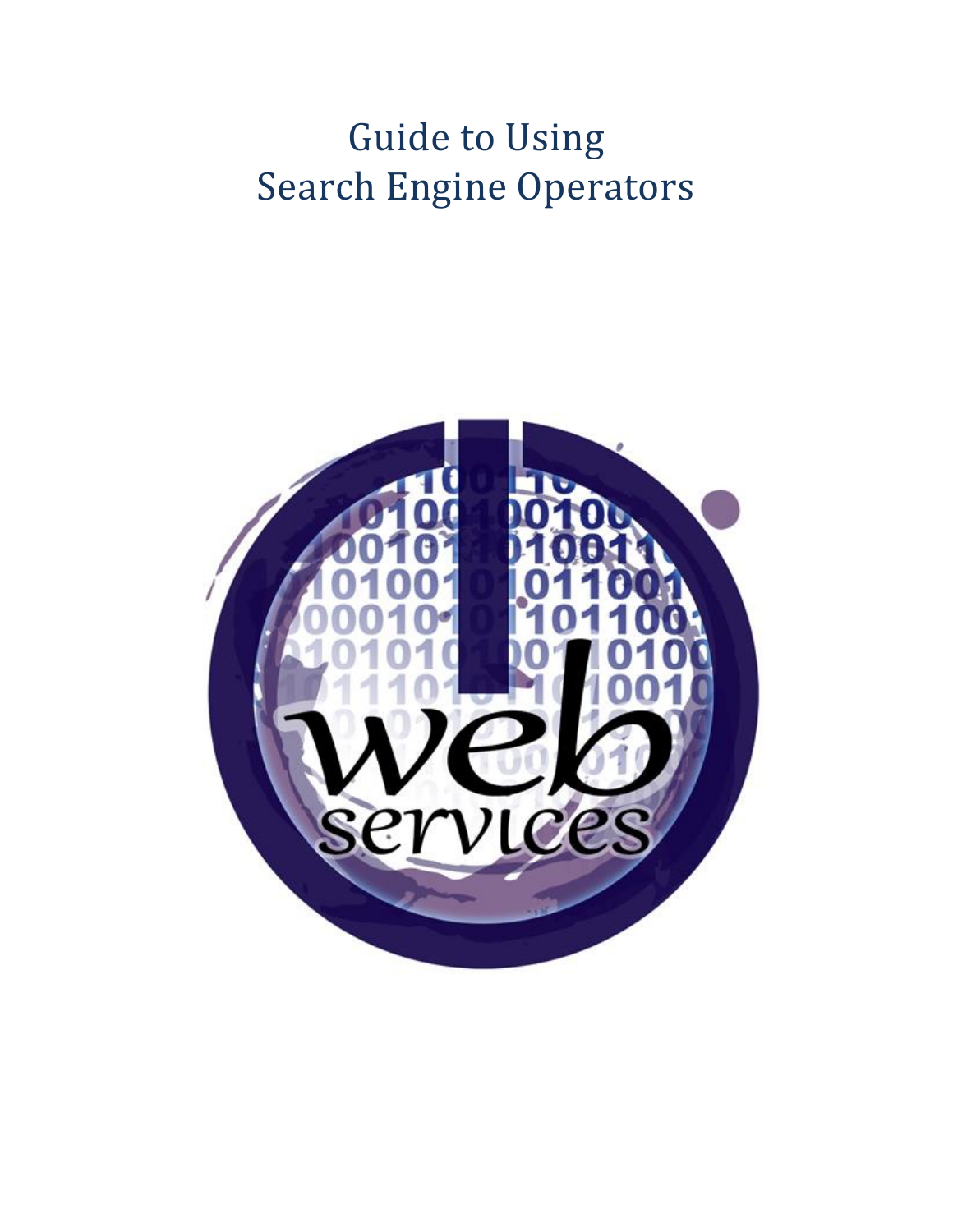## Introduction

Searching our website can be a challenging task due to the large volume of information it contains. By default, the website searches for records which contain any of the words you type. This can yield a surprising number of results which only amplifies with the more words you type.

# Implied Logic

A search for two words is interpreted by our search engine as a request for records which contain either the first word, the second word, or both words, but not necessarily all words. Simply think of the words you type which are separated by the space character to be using the "OR" operator.

*EXAMPLE: Searching for Birth Certificate will yield records containing the words Birth OR Certificate OR both words. Therefore the following results would all be considered matches to the query.*

- **Birth** Certificates
- **Birth** Defects
- College of American Pathologists **Certificate**
- Food and Drug Administration **Certificate**
- **Birth Certificate** Request Form
- Decline in Teen **Birth** Rates

## Basic Operators

To offer control over the search engine, we have designed the system to accept a number of operators which help you narrow the results of your searches to specifically what you're looking for.

With operators, certain characters have special meeting at the beginning or end of words in the search string. For example, the plus (+) symbol and minus (-) symbol operators indicate that a word is required to be present or absent for a match to occur. Alternately you can think of the plus (+) symbol as AND while the minus (-) symbol can be thought of as NOT.

|                          | <b>Operator</b> Description                                                          |
|--------------------------|--------------------------------------------------------------------------------------|
|                          | No operator means that the word is optional.                                         |
|                          | A leading plus symbol indicates the word must be present in each result.             |
| $\overline{\phantom{0}}$ | A leading minus symbol indicates the word must not be present in any of the results. |

#### Basic Examples

These sample search phrases illustrate the use of the basic operators defined above.

| <b>Phrase</b>              | Explanation                                                 |  |  |
|----------------------------|-------------------------------------------------------------|--|--|
| <b>Measles Vaccination</b> | Matches at least one of the two words.                      |  |  |
| +Birth +Certificate        | Matches both words in any order.                            |  |  |
| +STD Prevention            | Matches "STD" and ranks results higher if they also contain |  |  |
|                            | the word "Prevention".                                      |  |  |
| +Treatment -Diabetes       | Matches "Treatment" but not "Diabetes".                     |  |  |
|                            |                                                             |  |  |